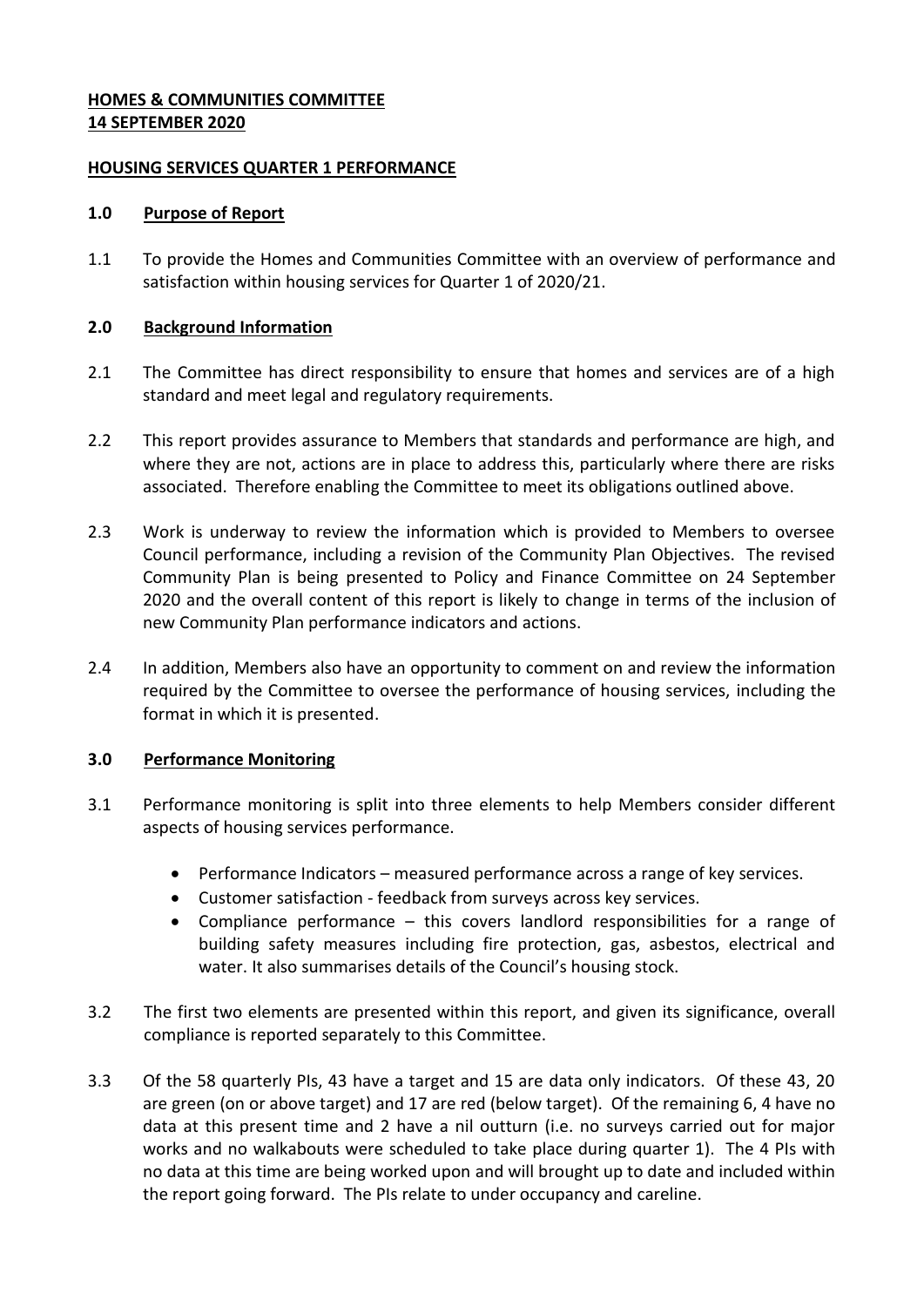#### Figure 3.4 Breakdown of PI Performance



- 3.5 During quarter 1, there were pressures to continue to deliver services whilst operating safely under Covid-19 restrictions and some of the most notable PIs to achieve target for this period were average number of days to complete void works, rent collected, rent arrears written off and emergency and urgent repairs completed within target.
- 3.6 The 17 PIs which have missed target are shown in the table below with comments outlining reasons.

| <b>Indicator Name</b> | Q1 2020/21 |          | <b>Status</b> | <b>Note</b>                          |
|-----------------------|------------|----------|---------------|--------------------------------------|
|                       | Value      | Target   |               |                                      |
| Number of             | 107        | $\Omega$ |               | The coronavirus lock down has        |
| properties without    |            |          |               | affected the completion of gas       |
| a valid Gas           |            |          |               | services with some tenants entering  |
| Servicing certificate |            |          |               | self-isolation. Our gas servicing    |
|                       |            |          |               | contractor suspended its operations  |
|                       |            |          |               | on 24 March 2020 in direct           |
|                       |            |          |               | response to the COVID-19             |
|                       |            |          |               | lockdown. They remobilised,          |
|                       |            |          |               | commencing servicing again on 15     |
|                       |            |          |               | April 2020. Access rates have been   |
|                       |            |          |               | affected by this suspension and also |
|                       |            |          |               | because of tenants self-             |
|                       |            |          |               | isolating/social distancing. Efforts |
|                       |            |          |               | are being made to improve access     |
|                       |            |          |               | rates through telephone calls and    |
|                       |            |          |               | home visits by NSDC employees.       |
| % of rent loss        | 1.30%      | 0.60%    |               | Currently over target due to void    |
| through dwellings     |            |          |               | properties standing empty for long   |
| being vacant          |            |          |               | periods due to Covid-19.             |
| Average time (days)   | 56.5 days  | 16 days  |               | Currently over target due to void    |
| to re-let Council     |            |          |               | properties standing empty for long   |

### Figure 3.7 PI Missed Targets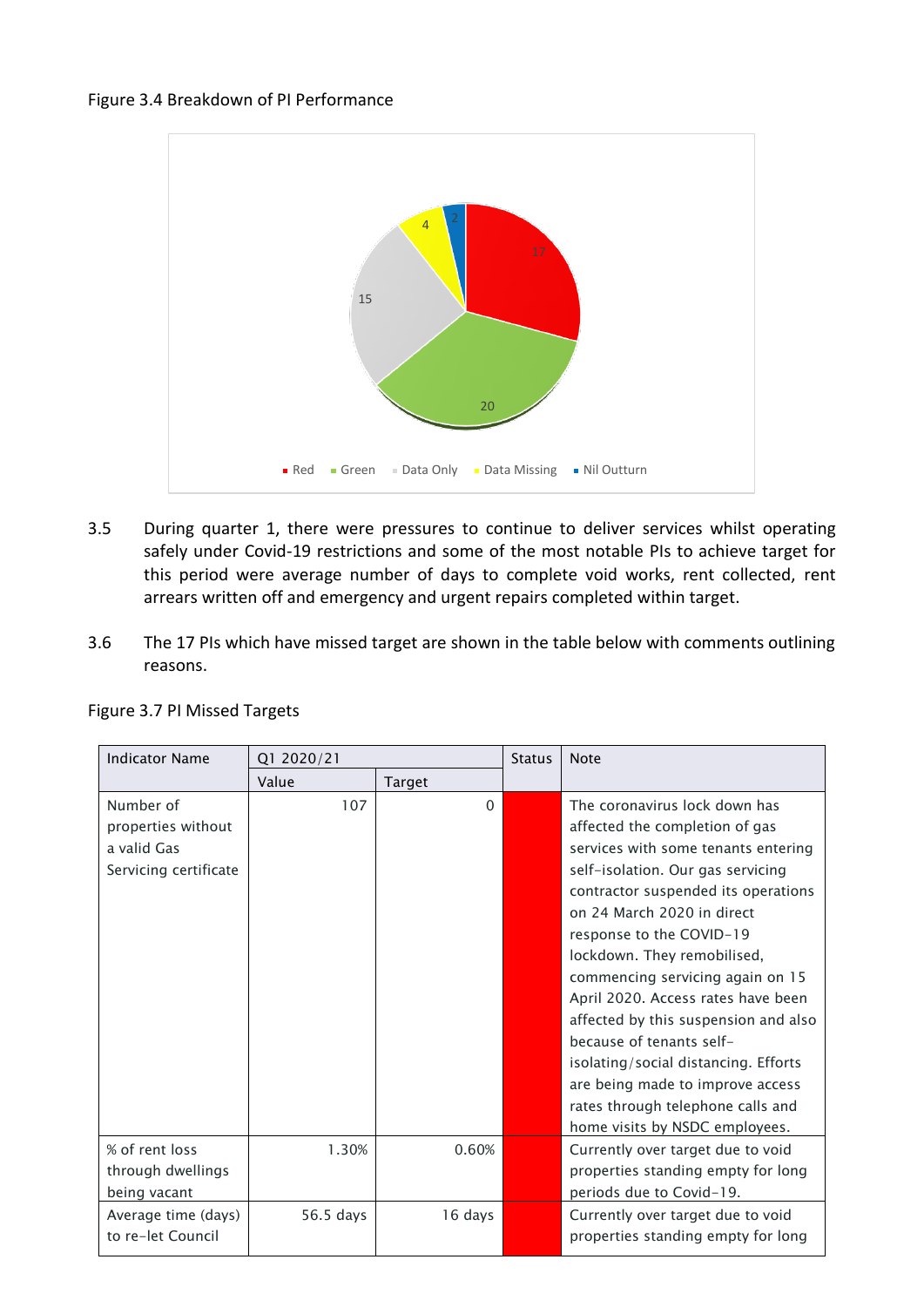| <b>Indicator Name</b>                                               | Q1 2020/21 |       | <b>Status</b> | <b>Note</b>                                                                                                                                                                                                                                                                                                                                                                                                          |  |
|---------------------------------------------------------------------|------------|-------|---------------|----------------------------------------------------------------------------------------------------------------------------------------------------------------------------------------------------------------------------------------------------------------------------------------------------------------------------------------------------------------------------------------------------------------------|--|
| properties                                                          |            |       |               | periods due to Covid-19.                                                                                                                                                                                                                                                                                                                                                                                             |  |
|                                                                     |            |       |               |                                                                                                                                                                                                                                                                                                                                                                                                                      |  |
| Customer<br>Satisfaction with<br><b>Disabled</b>                    | 94%        | 100%  |               | Only a small number of tenants<br>were surveyed for adaptations (13),<br>so this shortfall of 6% represents a                                                                                                                                                                                                                                                                                                        |  |
| Adaptations                                                         |            |       |               | small proportion of dissatisfied<br>customers.                                                                                                                                                                                                                                                                                                                                                                       |  |
| Customer<br>Satisfaction with<br>Gas Servicing                      | 95%        | 100%  |               | Dissatisfaction tends to be around<br>the customer service of the<br>contractor, attitude, friendliness<br>etc. and some issues around social<br>distancing.                                                                                                                                                                                                                                                         |  |
| Customer<br>Satisfaction with<br><b>Customer Access</b><br>Services | 93%        | 100%  |               | Issues tend to be communication<br>related and not being resolved.                                                                                                                                                                                                                                                                                                                                                   |  |
| Customer<br>Satisfaction with<br>Responsive Repairs                 | 96%        | 100%  |               | Very limited number of dissatisfied<br>customers. Issues related to waiting<br>times mostly.                                                                                                                                                                                                                                                                                                                         |  |
| Customer<br>satisfaction with<br>ASB                                | 88%        | 100%  |               | Very limited number of cases<br>impacts greatly on this PI and often<br>we receive negative comments for<br>actions the Police have or have not<br>taken, i.e. matters out of our<br>control and policy.                                                                                                                                                                                                             |  |
| Amount of current<br>arrears as a % of<br>annual rent debit         | 2.21%      | 1.80% |               | Arrears have missed target because<br>of the current situation, but is also<br>following a similar trend to this<br>time last year. There was a spike in<br>customers claiming universal credit<br>during April and tenants waiting for<br>furlough payment, which has had<br>an impact. The expectation is that<br>we will continue to recover the<br>arrears accrued during this period<br>over the coming months. |  |
| Former tenant<br>arrears as a % of<br>annual rent debit             | 1.15%      | 0.88% |               | Arrears have missed target because<br>of the current situation, but is also<br>following a similar trend to this<br>time last year. The expectation is<br>that we will continue to recover the<br>arrears accrued during this period<br>over the coming months.                                                                                                                                                      |  |
| % of tenancies<br>paying by Direct<br>Debit                         | 62.47%     | 70%   |               | Currently have 4,839 tenants with a<br>weekly liable rent of which 3,000<br>are paying by direct debit. Work<br>continues to encourage tenants to<br>pay by direct debit as the preferred<br>method of payment.                                                                                                                                                                                                      |  |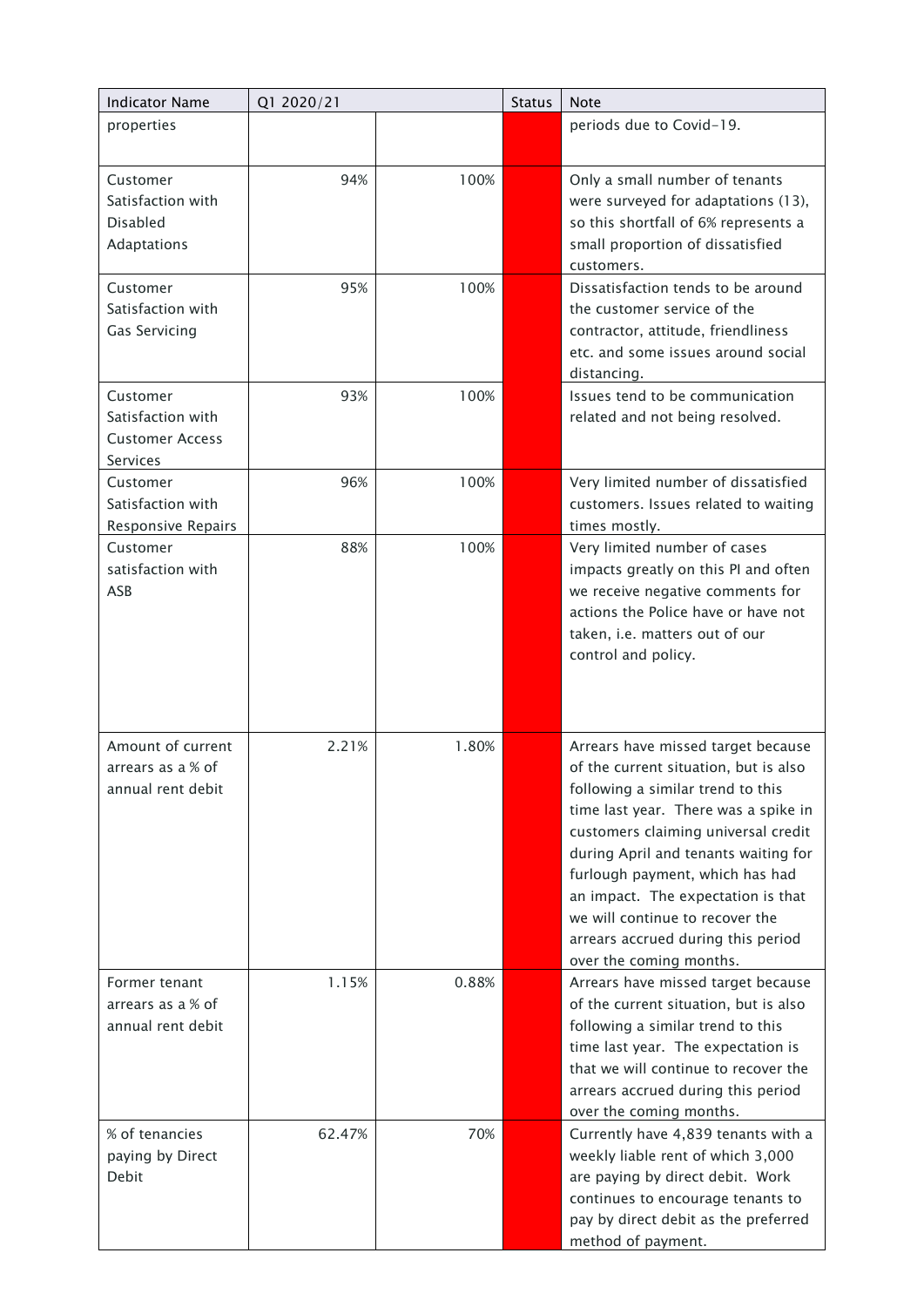| <b>Indicator Name</b>                                                       | Q1 2020/21  |             | <b>Status</b> | <b>Note</b>                                                                                                                                                                                                                                                                                                                                                                                                                                                                                                                                                                     |
|-----------------------------------------------------------------------------|-------------|-------------|---------------|---------------------------------------------------------------------------------------------------------------------------------------------------------------------------------------------------------------------------------------------------------------------------------------------------------------------------------------------------------------------------------------------------------------------------------------------------------------------------------------------------------------------------------------------------------------------------------|
| Arrears as a<br>percentage of debit<br>for Wellow Green                     | 18.26%      | 13.50%      |               | Arrears have missed target because<br>of the current situation, but is also<br>following a similar trend to this<br>time last year. There was a spike in<br>customers claiming universal credit<br>during April and tenants waiting for<br>furlough payment, which has had<br>an impact. The expectation is that<br>we will continue to recover the<br>arrears accrued during this period<br>over the coming months.                                                                                                                                                            |
| <b>Amount of Current</b><br>Arrears at quarter<br>end $(f)$                 | £613,775.81 | £420,000.00 |               | Arrears have missed target because<br>of the current situation, but is also<br>following a similar trend to this<br>time last year. There was a spike in<br>customers claiming universal credit<br>during April and tenants waiting for<br>furlough payment, which has had<br>an impact. The expectation is that<br>we will continue to recover the<br>arrears accrued during this period<br>over the coming months.                                                                                                                                                            |
| % of routine repairs<br>completed within<br>target (non urgent)             | 95.39%      | 98.90%      |               | Within Responsive Repairs we are<br>trialling a new "Priority" system.<br>This has moved us away from the<br>old P1 to P6 and has introduced P1<br>for emergencies that are dealt with<br>within 24 hours, P4 for routine<br>repairs, with a target of 6 weeks<br>and P5 for planned repairs with a<br>target of 6 months. Therefore our<br>performance reporting looks out<br>but our response times are well<br>within the target timescales set,<br>with us responding and solving<br>routine repairs on average within 4<br>weeks (24 days) out of the 6 week<br>timescale. |
| Average "End to<br>End" time for all<br>reactive repairs<br>(CALENDAR days) | 10.29       | 6.16        |               | This drop in performance is due to<br>the pause on all but emergency<br>works during lockdown, and the<br>recovery period of completing the<br>repairs backlog which extended the<br>time required to complete them.                                                                                                                                                                                                                                                                                                                                                            |
| % of all reactive<br>repairs completed<br>within target time                | 92.20%      | 99.50%      |               | This dip in performance is due to<br>lockdown - though as repairs<br>became more urgent they were<br>prioritised and completed.                                                                                                                                                                                                                                                                                                                                                                                                                                                 |
| % of repairs<br>completed "Right<br>First Time"                             | 92.20%      | 95.50%      |               | This drop in performance is due to<br>lack of materials through lockdown<br>and carrying out emergency works.                                                                                                                                                                                                                                                                                                                                                                                                                                                                   |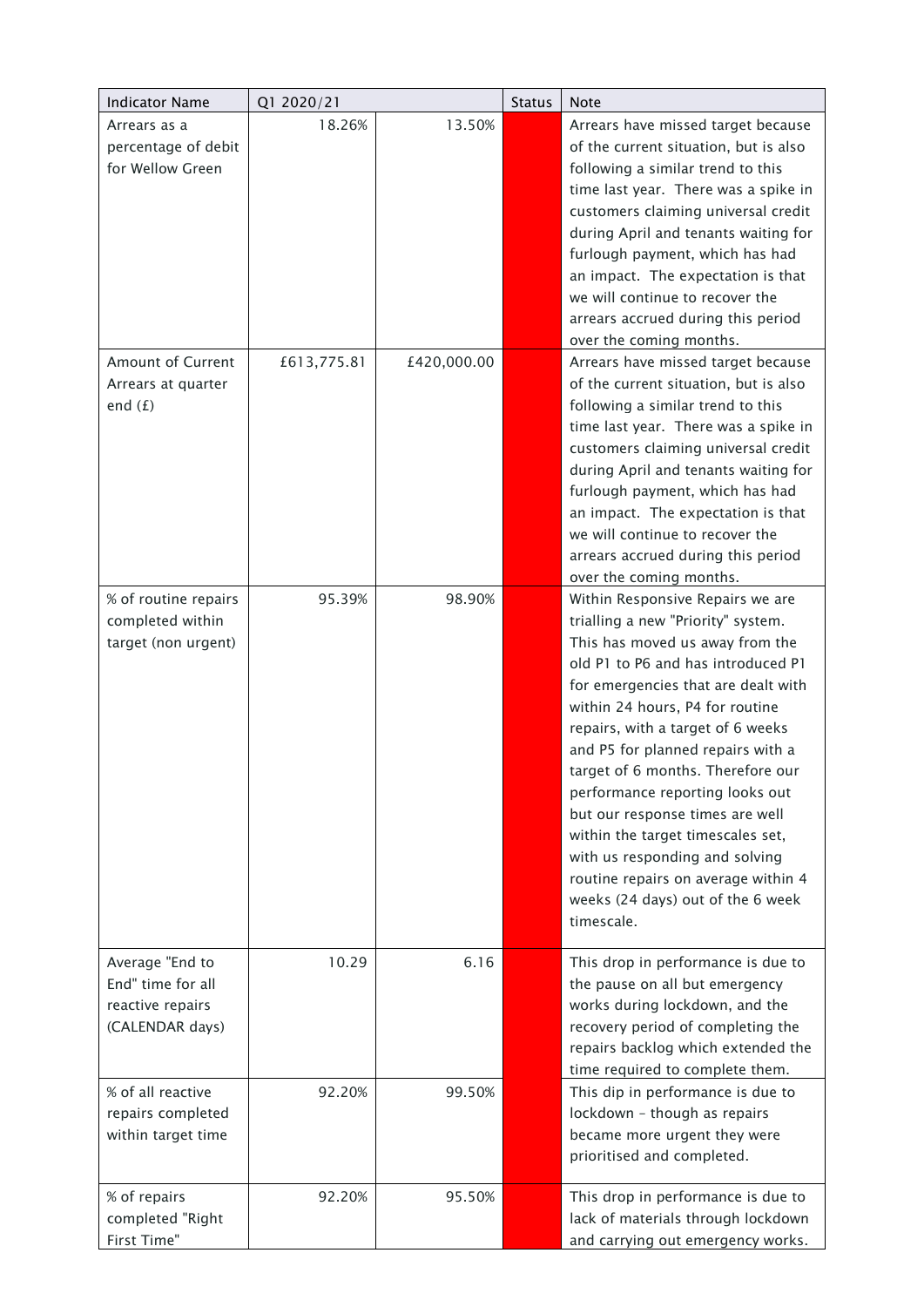# **4.0 Tenant Satisfaction**

4.1 Customer satisfaction is monitored through the key housing services and undertaken independently by an external contractor.

Figure 4.2 Tenant Satisfaction Quarter 1

| <b>Service</b>       | <b>Number of Completions</b> | <b>Quarterly Satisfaction %</b> |
|----------------------|------------------------------|---------------------------------|
| <b>Overall</b>       | 314                          | 94                              |
| Adapts (Major)       | 5                            | 100                             |
| Adapts (Minor)       | $\pmb{0}$                    | 88                              |
| ASB                  | $\overline{2}$               | 88                              |
| CAS                  | 80                           | 93                              |
| Complaints           | $\pmb{0}$                    | N/A                             |
| <b>Gas Servicing</b> | 165                          | 95                              |
| Generic              | $\overline{2}$               | 93                              |
| Legionella           | $\mathbf 0$                  | N/A                             |
| Lettings             | $\boldsymbol{0}$             | 100                             |
| Major works          | $\pmb{0}$                    | N/A                             |
| Repairs              | 60                           | 96                              |
| Right to Buy         | $\pmb{0}$                    | 100                             |

- 4.3 The figures shown is for the levels of very satisfied or quite satisfied customers. This does not necessarily equate to the remaining percentage all being dissatisfied. Within the remaining amount are dissatisfied customers and those who have declared to be neither satisfied nor dissatisfied.
- 4.4 As the table above shows, most areas are performing at above 90% for the first quarter, with just two falling slightly below at 88% (ASB and Minor Adapts). Numbers in these areas are low and detail is given at 3.7 above.
- 4.5 Further work will take place throughout the year across all council services to measure customer satisfaction and use customer insight to improve performance.